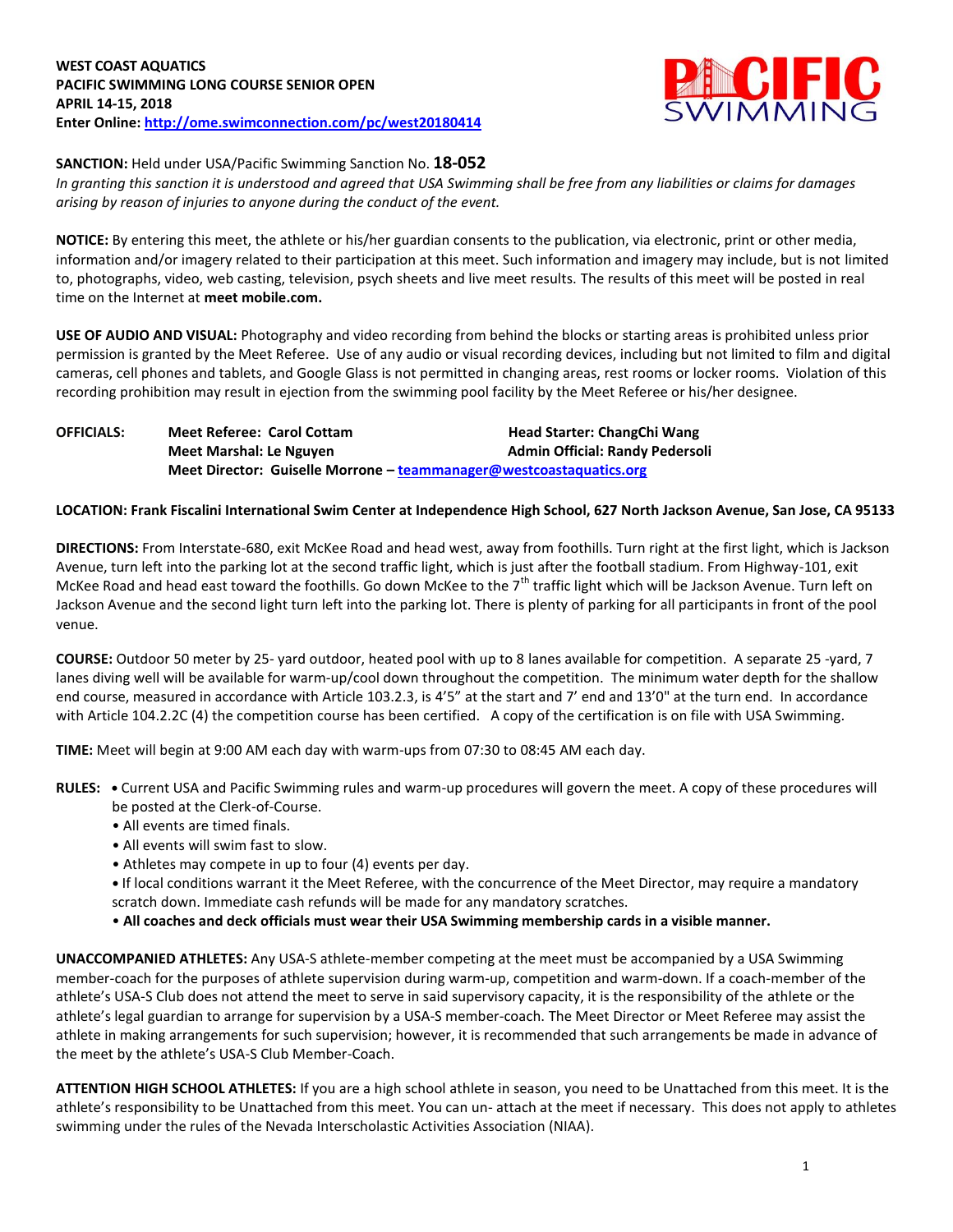**RACING STARTS:** Athletes must be certified by a USA-S member-coach as being proficient in performing a racing start or must start the race in the water. It is the responsibility of the athlete or the athlete's legal guardian to ensure compliance with this requirement.

**RESTRICTIONS:** • Smoking and the use of other tobacco products is prohibited on the pool deck, in the locker rooms, in spectator

seating, on standing areas and in all areas used by swimmers, during the meet and during warm-up periods.

- Sale and use of alcoholic beverages is prohibited in all areas of the meet venue.
- No glass containers are allowed in the meet venue.
- No propane heaters are permitted except for snack bar/meet operations. Or any other open flame devices.
- All shelters must be properly secured.
- Changing into or out of swimsuits other than in locker rooms or other designated areas is prohibited.

• Destructive devices, to include but not limited to, explosive devices and equipment, firearms (open or concealed), blades, knives, mace, stun guns and blunt objects are strictly prohibited in the swimming facility and its surrounding areas. If observed, the Meet Referee or his/her designee may ask that these devices be stored safely away from the public or removed from the facility. Noncompliance may result in the reporting to law enforcement authorities and ejection from the facility. Law enforcement officers (LEO) are exempt per applicable laws.

• Operation of a drone, or any other flying apparatus, is prohibited over the venue (pools, athlete/coach areas, spectator areas and open ceiling locker rooms) any time athletes, coaches, officials, and/or spectators are present.

**ELIGIBILITY:** • Athletes must be current members of USA-S and enter their name and registration number on the meet entry card as they are shown on their Registration Card. If this is not done, it may be difficult to match the athlete with the registration and times database. The meet host will check all athlete registrations against the SWIMS database and if not found to be registered, the Meet Director shall accept the registration at the meet (a \$10 surcharge will be added to the regular registration fee). Duplicate registrations will be refunded by mail.

• Athletes 13/Over are eligible to enter this meet. Entry times should be the athletes actual time and not the minimum standard.

• Athletes 11 and 12 years of age must meet the Senior Open time standard as outlined by Pacific Swimming time verification procedures. No refunds will be given if a time cannot be proven.

- Athletes under the age of 11 years are not eligible to compete.
- Disabled athletes are welcome to attend this meet and should contact the Meet Director or Meet Referee regarding special accommodations.
- No time conversions will be accepted.
- Entries with "NO TIME" will be rejected.

**SEEDING:** Event seeding will be in the following order: LCM conforming long course meters, non-conforming short course yards, and non-conforming short course meters / LCM conforming long course meters, non-conforming short course yards, and nonconforming short course meters - USA Swimming rules 207.11.7B.

**CHECK-IN:** The meet will be deck seeded. Athletes must check-in at the Clerk-of-Course. No event shall be closed more than 30 minutes before the scheduled start of the session. Close of check‐in for all events shall be no more than 60 minutes before the estimated time of the start of the first heat of the event. Athletes who do not check-in will not be allowed to compete in the event.

**SCRATCH RULE:** Athletes entered in a timed final individual event that is seeded on the deck that have checked in for that event, must swim in the event unless they notify the clerk of the course before seeding for that event has begun that they wish to scratch. Failure to swim an event will result in being barred from their next individual event.

**ENTRY FEES**: \$6.50 per individual event plus an \$10.00 per athlete participation fee. Entries will be rejected if payment is not sent at time of request. No late entries will be accepted. No refunds will be made, except mandatory scratch downs.

**ONLINE ENTRIES:** To enter online go to **<http://ome.swimconnection.com/pc/west20180414.html>** to receive an immediate entry confirmation this method requires payment by credit card. Swim Connection LLC charges a processing fee for this service, equal to \$1 per athlete plus 5% of the total Entry Fees. Please note that the processing fee is a separate fee from the Entry Fees. If you do not wish to pay the processing fee, enter the meet using a mail entry. **Entering online is a convenience, is completely voluntary, and is in no way required or expected of an athlete by Pacific Swimming.** Online entries will be accepted through **Wednesday, April 4, 2018.**

**MAILED OR HAND DELIVERED ENTRIES:** Entries must be on the attached consolidated entry form. Forms must be filled out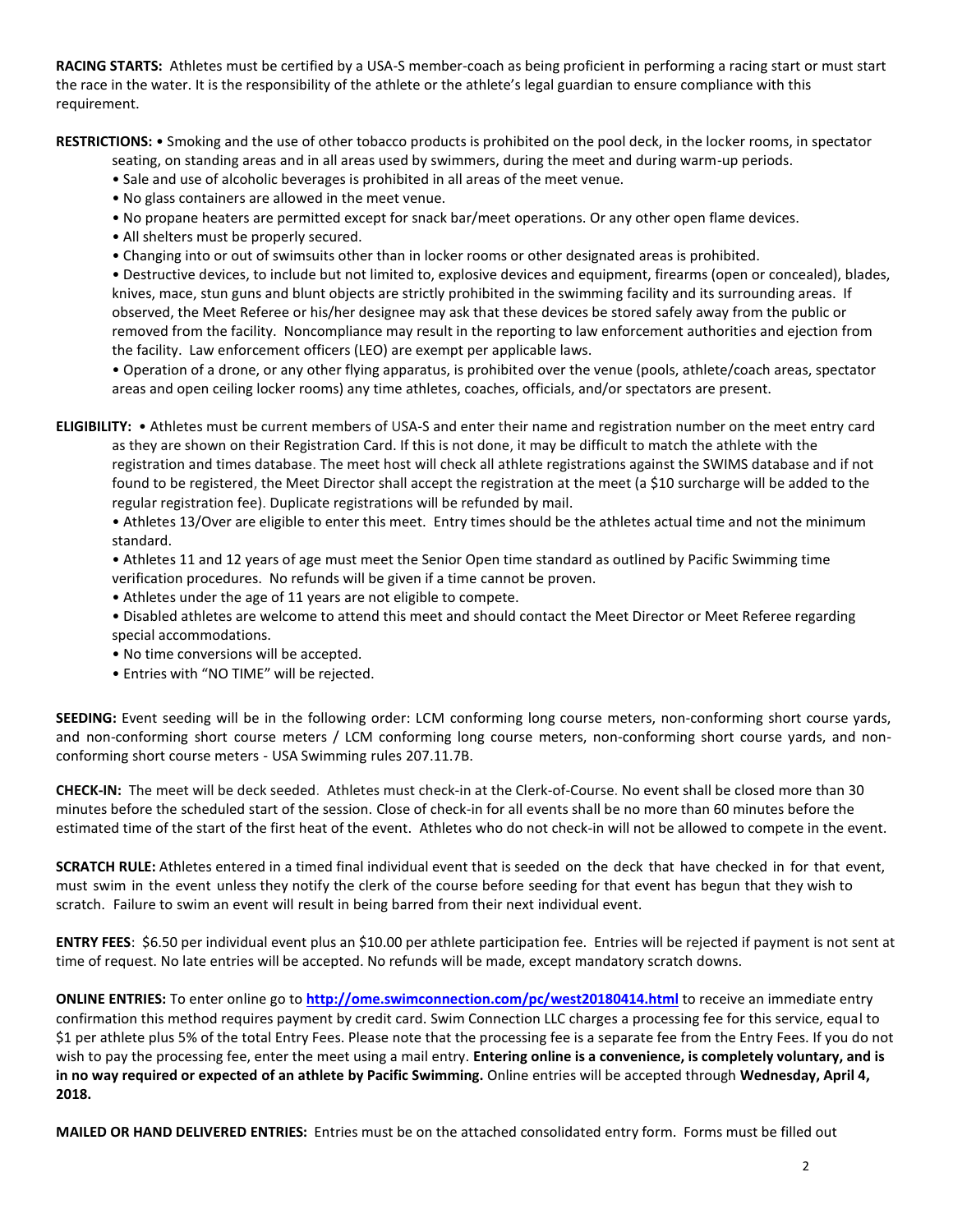completely and printed clearly with athlete's best time. Entries must be entered using the current Pacific Swimming procedure: and postmarked by midnight, **Monday, April 2, 2018** or hand delivered by 6:30 p.m. **Wednesday, April 4, 2018.** Requests for confirmation of receipt of entries should include a self-addressed envelope.

## **Make check payable to: West Coast Aquatics Mail/Hand delivered entries to: Guiselle Morrone/West Meet Director 6317 Grand Oak Way San Jose, CA 95135**

**AWARDS:** None.

**ADMISSION:** Free.

**HOSPITALITY & SNACK BAR:** We will have food trucks will be selling food. Hospitality available for coaches, officials, timers, and volunteers. Lunches will be provided for coaches and working deck officials.

#### **MISCELLANEOUS:**

| Saturday April 14, 2018 |                |               |  |  |  |  |  |  |
|-------------------------|----------------|---------------|--|--|--|--|--|--|
| <b>EVENT#</b>           | <b>EVENT</b>   | <b>EVENT#</b> |  |  |  |  |  |  |
| 1                       | 400 Free       | 2             |  |  |  |  |  |  |
| 3                       | 100 Breast     | 4             |  |  |  |  |  |  |
| 5                       | <b>100 Fly</b> | 6             |  |  |  |  |  |  |
| 7                       | 200 IM         | 8             |  |  |  |  |  |  |
| 9                       | 100 Free       | 10            |  |  |  |  |  |  |
| 11                      | 200 Fly        | 12            |  |  |  |  |  |  |
| 13                      | *1500 Free     | 14            |  |  |  |  |  |  |

# **ORDER OF EVENTS**

|                | Saturday April 14, 2018 |                |               | Sunday April 15, 2018 |               |
|----------------|-------------------------|----------------|---------------|-----------------------|---------------|
| <b>EVENT#</b>  | <b>EVENT</b>            | <b>EVENT#</b>  | <b>EVENT#</b> | <b>EVENT</b>          | <b>EVENT#</b> |
| 1              | 400 Free                | $\overline{2}$ | 15            | 200 Back              | 16            |
| 3              | 100 Breast              | 4              | 17            | 200 Breast            | 18            |
| 5              | 100 Fly                 | 6              | 19            | 100 Back              | 20            |
| $\overline{7}$ | 200 IM                  | 8              | 21            | 50 Free               | 22            |
| 9              | 100 Free                | 10             | 23            | 200 Free              | 24            |
| 11             | 200 Fly                 | 12             | 25            | 400 IM                | 26            |
| 13             | *1500 Free              | 14             | 27            | *800 Free             | 28            |

**\*Events 13-14 and 27-28 will be swum fastest to slowest alternating women and men.**

**There will be a 10-minute break before the start of these events.**

**\*All 1500 and 800 swimmers will need to provide their own timers and lap counters.**

Time standards may be found at:<http://www.pacswim.org/swim-meet-times/standards>